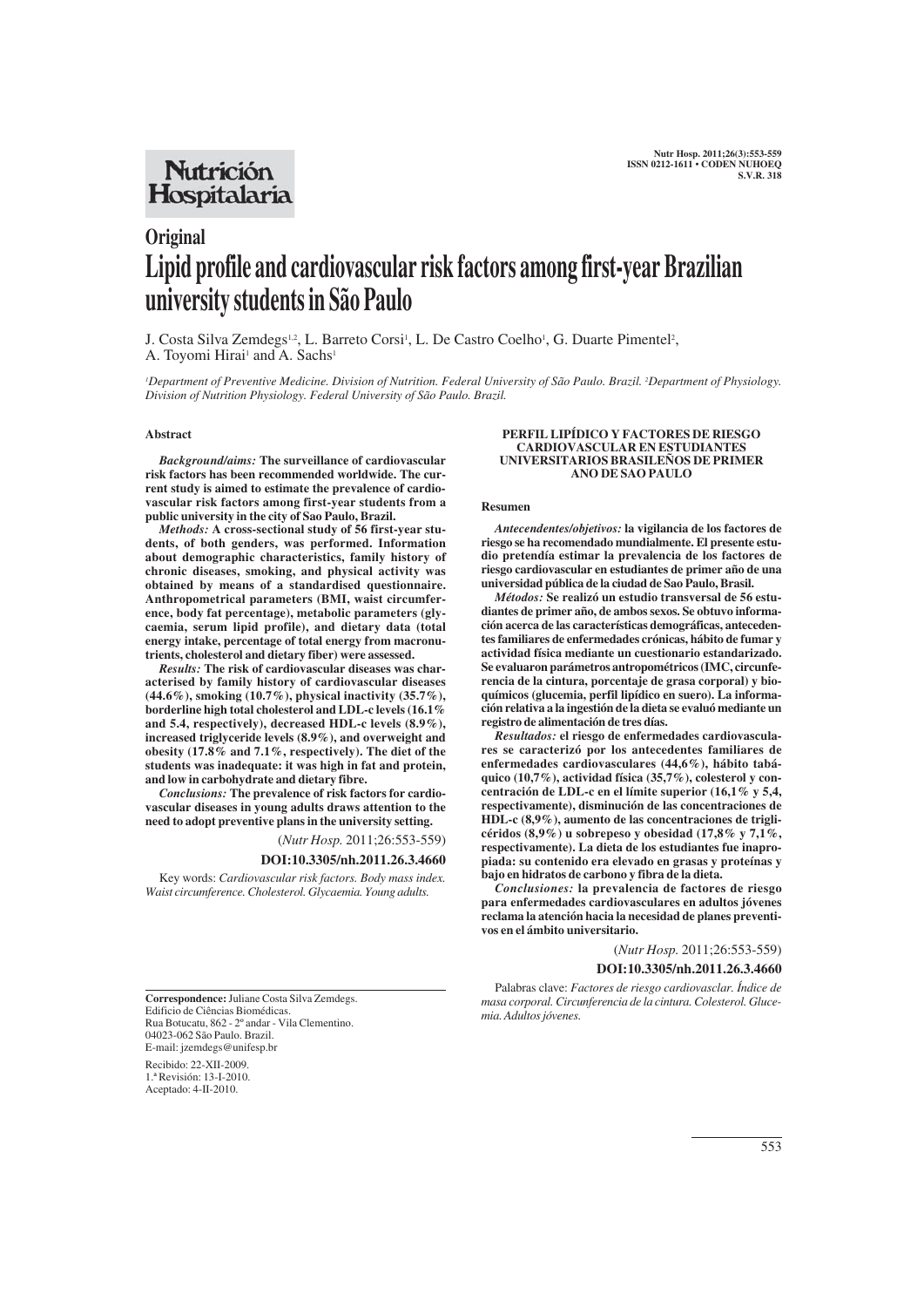### **Introduction**

Cardiovascular diseases remain the leading cause of death worldwide,<sup>1</sup> and in Brazil these diseases are responsible for more than 48% of the total number of deaths.2

Several risk factors for cardiovascular diseases have been identified, increasing the ability to prevent and manage chronic conditions. Risk factors for cardiovascular diseases comprise modifiable variables (smoking, sedentary lifestyle, inappropriate dietary habits, hypertension, hypercholesterolaemia, glucose intolerance, and obesity) and non-modifiable variables (age, gender, race, and heredity).<sup>3</sup>

Although cardiovascular diseases typically occur in middle age or later, risk factors for these diseases are determined to a large extent by the lifestyle behaviours learned early in life and maintained during adulthood.<sup>4</sup> In Brazil, in part due to changes in dietary habits and the degree of physical activity, a high prevalence of cardiovascular risk factors, particularly overweight and a sedentary lifestyle, have been reported among young adults.<sup>2,5</sup>

Given that several cardiovascular risk factors are modifiable, it is necessary to determine prevalence of these risk factors and, if the results warrant, to carry out prevention programs aimed at reducing their frequency. The aim of this study was to examine the prevalence of some of the main cardiovascular risk factors in a population of first-year students from a public university in a city in the southeast region of Brazil.

#### **Methods**

In the 2005 academic year, all first-year university students from a Brazilian public university, located in the city of Sao Paulo, were invited to take part in the present study. Fifty-six students pursuing career in the medical field (20% men, mean age  $19.7 \pm 0.9$  years; and 80% women, mean age  $20.6 \pm 2.6$  years) voluntarily participated in the study, representing 19% of the student population who entered the university that year. The study was approved by the Human Research Ethics Committee of the Federal University of Sao Paulo and all participants signed a consent form for participation in the protocol.

A standardised interview was carried out together with an anthropometric assessment by a team of expert nutritionists at the Student Health Services of the university. Through the standardised interview, information regarding family history of chronic diseases, regardless of the age of onset, as well as lifestyle habits such as smoking and physical activity were obtained. Smoking was classified in accordance of the Centers of Disease Control and Prevention<sup>6</sup> and the Brazilian Health Ministry.7 Sedentary lifestyle was defined as being fewer than two weekly periods of physical activity with at least 30 minutes of duration.

Anthropometric assessment consisted of measurements of weight, height, waist circumference (WC) and skin folds, performed with the student in the standing position, barefoot, and in light garments. Weight and height were obtained by means of a scale bearing a stadiometer (Filizola®, model 31, São Paulo, Brazil). WC was obtained by means of a non-stretch fibreglass metric tape in the midline between the lower costal margin and the iliac crest. Body mass index (BMI) and WC were classified in accordance with the parameters of the World Health Organization.<sup>8,9</sup>. Four skin fold thickness were measured on the left side of the body, in triplicate, to the nearest 0.1 mm, by means of a Lange skin-fold calliper (Cambridge Scientific Industries, Inc.). The skin fold of the triceps was measured on the vertical fold; on the posterior midline of the upper arm (halfway between the acromion and olecranon processes, with the arm held freely to the side of the body). The biceps skin fold was also measured on the vertical fold, on the anterior aspect of the arm over the belly of the biceps muscle, 1 cm above the level used to mark the triceps site. The subscapular skin fold was taken from the diagonal fold at a  $45^{\circ}$  angle, 1 to 2 cm below the inferior angle of the scapula; and the suprailiac skin fold, also taken from the diagonal fold (in line with the natural angle of the iliac crest), was taken in the anterior axillary line immediately superior to the iliac crest. The body density was calculated from the sum of the four skin folds,<sup>10</sup> and the body fat percentage (%BF) was obtained and classified in accordance with Siri<sup>11</sup> and Lohman,<sup>12</sup> respectively.

Dietary data were evaluated by means of a non-consecutive three-day food record. Participants were provided with food record forms and were taught how to complete them. Total energy intake and percentage of total energy from macronutrients were obtained using the software NutWin® version 2.5 (Center for Health Informatics, Federal University of Sao Paulo, Sao Paulo, Brazil), and data were analysed in accordance with the recommendations of the World Health Organization<sup>13</sup> and the Institute of Medicine.<sup>14</sup>

Annually, all students are assessed for metabolic parameters at the Student Health Services of the university. In brief, blood samples were collected after overnight fasting by a team of nurses from the Central Laboratory of the Sao Paulo Hospital. Glycaemia was determined in plasma fluoride, and triglycerides, total cholesterol, and HDL-c were determined in serum by means of conventional laboratory enzymatic techniques. LDL-c and oxidised LDL-c levels were calculated using the equations of Friedwald et al.,<sup>15</sup> and Tsimihodimos et al.,16 respectively. The metabolic parameters were analysed according to the definitions of the Brazilian Diabetes Society<sup>17</sup> and the National and International Cholesterol Education Program-NCEP/ ATPIII.<sup>1</sup> The prevalence of metabolic syndrome was assessed according to the NCEP/ATPIII<sup>18</sup> classification.

Statistical analyses were performed using the software GraphPad Prism, version 4.03 (GraphPad Soft-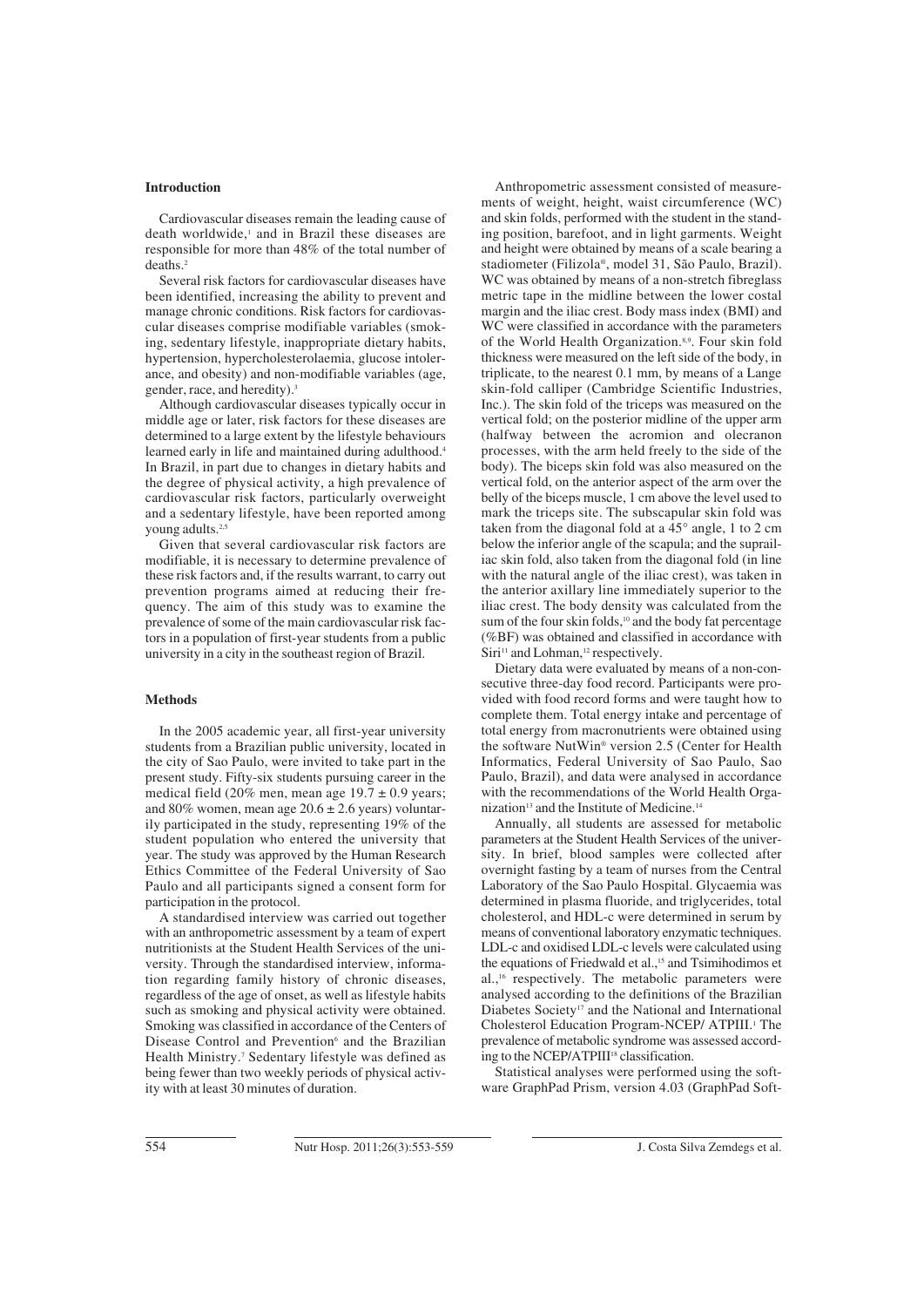| <b>Table I</b><br>Anthropometric and metabolic parameters of the university students according to gender |                  |      |                  |            |                     |  |  |  |  |
|----------------------------------------------------------------------------------------------------------|------------------|------|------------------|------------|---------------------|--|--|--|--|
|                                                                                                          | Men              |      | Women            |            |                     |  |  |  |  |
|                                                                                                          | $Mean \pm SD$    | $\%$ | $Mean \pm SD$    | $\%$       | $\overline{P}$      |  |  |  |  |
| Body Mass Index ( $kg/m2$ )                                                                              | $23.8 \pm 2.8$   |      | $22.9 \pm 4.5$   |            | $0.21 \text{ m}$    |  |  |  |  |
| 18.5-24.99                                                                                               |                  | 72.7 |                  | 75.6       |                     |  |  |  |  |
| 25.0-29.99                                                                                               |                  | 27.3 |                  | 15.6       | $0.50$ fh           |  |  |  |  |
| $\geq 30.0$                                                                                              |                  | 0.0  |                  | 8.8        |                     |  |  |  |  |
| Waist Circumference (cm)                                                                                 | $79.8 \pm 6.4$   |      | $78.6 \pm 9.8$   |            | 0.35 m              |  |  |  |  |
| $< 94 \,(M); 80 \,(W)$                                                                                   |                  | 100  |                  | 68.8       |                     |  |  |  |  |
| 94-102 (M); 80-88 (W)                                                                                    |                  | 0.0  |                  | $15.6 \ge$ | $0.23$ fh           |  |  |  |  |
| $102 \,(M); 88 \,(W)$                                                                                    |                  | 0.0  |                  | 15.6       |                     |  |  |  |  |
| $Body Fat (\%)$                                                                                          | $17.9 \pm 4.9$   |      | $29.6 \pm 6.2$   |            | $< 0.001 \text{ m}$ |  |  |  |  |
| $\leq$ 19.9 (M); 24.9 (W)                                                                                |                  | 63.6 |                  | 17.8       |                     |  |  |  |  |
| 20.0-25.0 (M); 25.0-29.9 (W)                                                                             |                  | 27.3 |                  | 24.4       | $< 0.001$ fh        |  |  |  |  |
| $\geq$ 25.1 (M); 30.0 (W)                                                                                |                  | 0.0  |                  | 57.8       |                     |  |  |  |  |
| Fasting Glycaemia (mg/dL)                                                                                | $78.7 \pm 9.8$   |      | $73.4 \pm 7.2$   |            | $0.32 \text{ m}$    |  |  |  |  |
| ${}_{< 100}$                                                                                             |                  | 100  |                  | 100        |                     |  |  |  |  |
| Total Cholesterol (mg/dL)                                                                                | $141.4 \pm 17.8$ |      | $168.8 \pm 29.9$ |            | $< 0.001 \text{ m}$ |  |  |  |  |
| < 200                                                                                                    |                  | 100  |                  | 80.0       | 0.18f               |  |  |  |  |
| 200-239                                                                                                  |                  | 0.0  |                  | 20.0       |                     |  |  |  |  |
| $LDL-c$ (mg/dL)                                                                                          | $84.1 \pm 14.7$  |      | $93.6 \pm 23.6$  |            | 0.08 <sub>m</sub>   |  |  |  |  |
| ${}_{< 100}$                                                                                             |                  | 72.7 |                  | 75.6       |                     |  |  |  |  |
| 100-129                                                                                                  |                  | 18.2 |                  | 20.0       | $0.83$ fh           |  |  |  |  |
| 130-159                                                                                                  |                  | 9.1  |                  | 4.4        |                     |  |  |  |  |
| Oxidised LDL-c                                                                                           | $2.54 \pm 1.98$  |      | $1.39 \pm 0.55$  |            | 0.05 <sub>m</sub>   |  |  |  |  |
| $<$ 3                                                                                                    |                  | 100  |                  | 100        |                     |  |  |  |  |
| $HDL-c$ (mg/dL)                                                                                          | $38.9 \pm 6.8$   |      | $58.3 \pm 10.9$  |            | $< 0.001$ m         |  |  |  |  |
| < 40                                                                                                     |                  | 45.5 |                  | 0.0        | $< 0.001$ f         |  |  |  |  |
| $\geq 40$                                                                                                |                  | 54.5 |                  | 100        |                     |  |  |  |  |
| Triglycerides (mg/dL)                                                                                    | $94.9 \pm 50.4$  |      | $79.7 \pm 31.3$  |            | 0.89 <sub>m</sub>   |  |  |  |  |
| < 150                                                                                                    |                  | 90.9 |                  | 91.1       | 1.00f               |  |  |  |  |
| 150-199                                                                                                  |                  | 9.1  |                  | 8.9        |                     |  |  |  |  |

Mann-Whitney test (m); Fisher exact test (f); Fisher-Freeman-Halton test (fh).

ware Inc., San Diego, USA). Descriptive analysis was carried out using means, standard deviations and percentages. The normality of the distributions was assessed using the D'Agostino-Pearson test. Comparisons between two variables were done using the Mann-Whitney test or the Kruskal-Wallis test for continuous variables and using the Fischer's exact test or the Fisher-Freeman-Halton test for the comparison of percentages. Correlations between anthropometric and metabolic parameters were determined using the Spearman correlation test. The level of significance was set at  $p < 0.05$ .

#### **Results**

A family history of dyslipidaemia was present in 18.2% of males and 44.4% of females; hypertension in 45.5% and 55.6% (respectively), diabetes mellitus in 54.5% and 71.1%, overweight/obesity in 45.5% and 44.4%, and cardiovascular disorders in 45.5% and 44.4%. None of the men and 13.3% of the women was smokers, and a sedentary lifestyle was presented in 27.3% of the men and 37.8% of the women, with no differences between genders in any of these variables.

Data regarding anthropometric and metabolic parameters of the students according to gender are summarised in Table 1. The mean values for BMI and WC were in the normal range for both men and women, with no difference between genders. However, according to the BMI classification, 27.3% of the men and 15.6% of the women were overweight, and 8.8% of the women were obese. Additionally, a WC associated with an increased risk of cardiovascular diseases was present in 31.2% of the women. The mean %BF levels were in the normal range for men, and they were mod-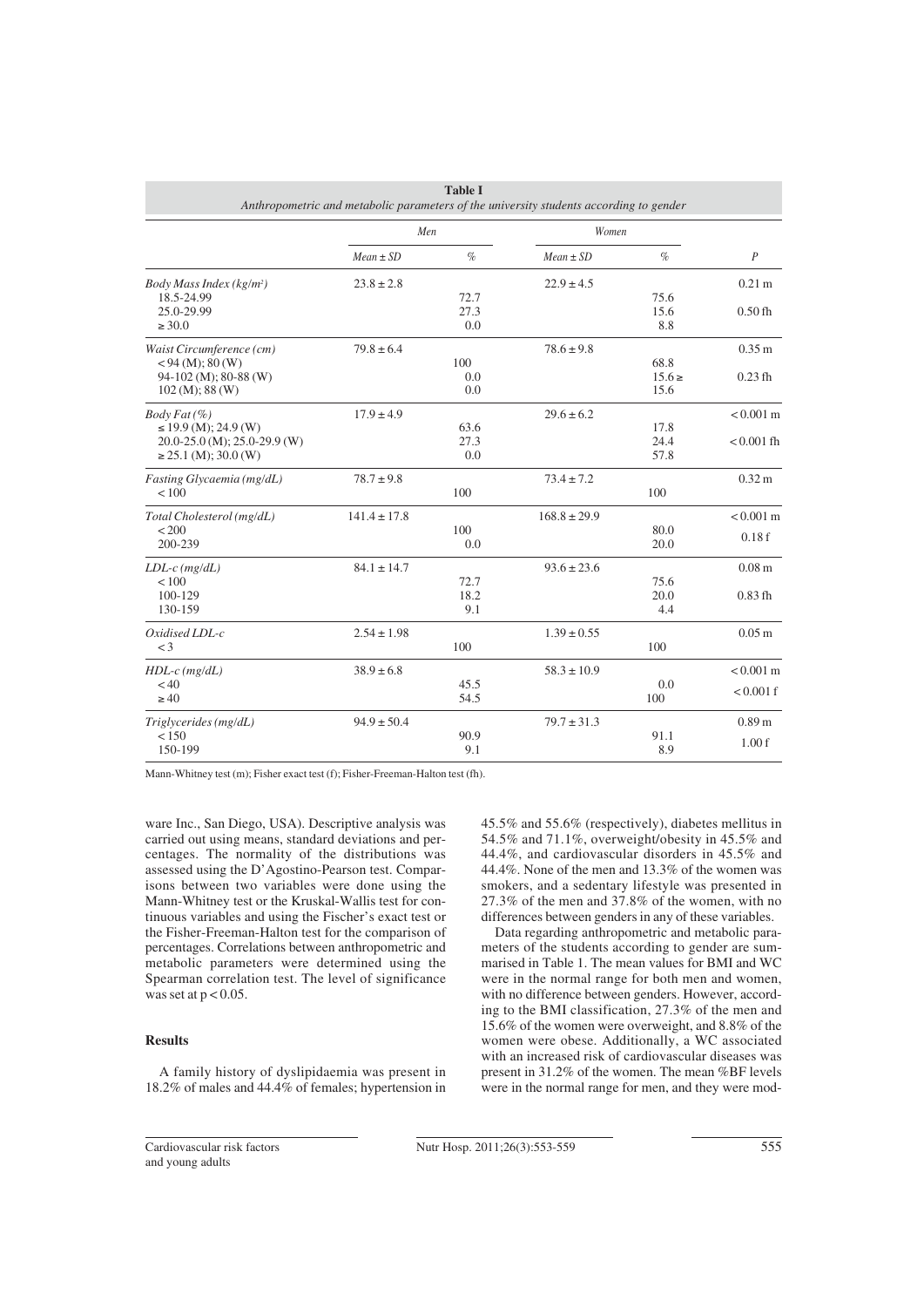|                                                                                                                |                                    | $LDL-c$                                    |                                                         |                   |                                   |                   | $HDL-c$                                              |                   |  |  |  |
|----------------------------------------------------------------------------------------------------------------|------------------------------------|--------------------------------------------|---------------------------------------------------------|-------------------|-----------------------------------|-------------------|------------------------------------------------------|-------------------|--|--|--|
|                                                                                                                | Men                                |                                            | Women                                                   |                   | Men                               |                   | Women                                                |                   |  |  |  |
|                                                                                                                | $Mean \pm SD$                      | $\boldsymbol{P}$                           | $Mean \pm SD$                                           | $\boldsymbol{P}$  | $Mean \pm SD$                     | $\overline{P}$    | $Mean \pm SD$                                        | P                 |  |  |  |
| Body Mass Index (kg/m <sup>2</sup> )<br>18.5-24.99<br>$\geq 25.0$                                              | $82.3 \pm 15.7$<br>$88.3 \pm 7.6$  | 0.54 <sub>m</sub>                          | $92.3 \pm 25.6$<br>$98.6 \pm 18.1$                      | $0.53 \text{ m}$  | $40.13 \pm 6.4$<br>$36.0 \pm 6.9$ | 0.47 <sub>m</sub> | $58.0 \pm 10.9$<br>$58.6 \pm 11.8$                   | 0.98 <sub>m</sub> |  |  |  |
| Waist Circumference (cm)<br>$\leq$ 94 (M); 80 (W)<br>$94-102$ (M); 80-88 (W)<br>$\geq$ 102 (M); 88 (W)         | $84.1 \pm 14.7$                    | $\overline{a}$<br>$\overline{\phantom{0}}$ | $91.9 \pm 20.8$<br>$99.6 \pm 17.3$<br>$104.7 \pm 19.4$  | 0.39k             | $38.9 \pm 6.8$                    | $\overline{a}$    | $59.4 \pm 10.8$<br>$55.3 \pm 15.0$<br>$58.1 \pm 9.9$ | 0.53k             |  |  |  |
| Body fat (%)<br>$\leq$ 19.9 (M); 24.9 (W)<br>$20.0 - 25.0$ (M); $25.0 - 29.9$ (F)<br>$\geq$ 25.1 (M); 30.0 (W) | $83.5 \pm 15.2$<br>$92.3 \pm 8.1$  | 0.44 <sub>m</sub>                          | $104.0 \pm 25.0$<br>$83.6 \pm 12.1$<br>$100.2 \pm 18.5$ | 0.08k             | $37.3 \pm 7.3$<br>$44.0 \pm 3.5$  | 0.24 <sub>m</sub> | $55.5 \pm 9.6$<br>$61.8 \pm 12.2$<br>$57.7 \pm 9.4$  | 0.58k             |  |  |  |
| Sedentary Lifestyle<br>Present<br>Absent                                                                       | $80.0 \pm 24.0$<br>$84.9 \pm 12.8$ | 0.52 <sub>m</sub>                          | $88.0 \pm 29.3$<br>$96.6 \pm 20.2$                      | 0.45 <sub>m</sub> | $36.5 \pm 4.9$<br>$39.6 \pm 6.9$  | 0.58 <sub>m</sub> | $58.6 \pm 10.6$<br>$58.2 \pm 11.3$                   | 0.94 <sub>m</sub> |  |  |  |
| <b>Smoking</b><br>Present<br>Absent                                                                            | $84.1 \pm 14.7$                    |                                            | $95.8 \pm 20.9$<br>$93.3 \pm 24.3$                      | 0.81 <sub>m</sub> | $38.9 \pm 6.8$                    |                   | $54.8 \pm 13.5$<br>$58.9 \pm 10.6$                   | 0.37 m            |  |  |  |

**Table II**

Mann-Whitney test (m); Kruskal-Wallis test (k).

erately high for women. The mean %BF levels were significantly higher in women than in men  $(P = \langle$ 0.001) and an increased %BF was observed in 57.8% of the women.

The mean fasting glycaemia levels were in the normal range for both men and women and did not differ between genders. A significant alteration in fasting glycaemia concentration was observed in neither gender.

Mean total cholesterol, LDL-c, oxidised LDL-c, HDL-c and triglycerides levels were in the normal range for both genders. Women presented mean total cholesterol and HDL-c levels that were higher than those of the men  $(P < 0.001)$ , mean LDL-c levels tended to be higher in the women  $(P = 0.08)$ , and mean oxidised LDL-c levels were higher in men than in women  $(P < 0.001)$ . Dyslipidaemias, characterised by increased levels of total cholesterol, LDL-c and triglycerides were not observed in the present sample. However, borderline high total cholesterol levels were observed in 20.0% of the women, borderline high LDL-c levels were observed in 9.1% of the men and 4.4% of the women and borderline high triglycerides levels were observed in 9.1% of the men and 8.9% of the women, with no difference between genders. Additionally, reduced HDL-c levels were observed in 45.5% of the men and none of the women. Tables 2 and 3 show the mean levels of the metabolic parameters, according to the other cardiovascular risk factors analysed. In the present sample, it was not able to observe any statistically significant associations between the metabolic parameters and the other cardiovascular risk factors. Importantly, BMI showed a directly proportional relation to WC (P < 0.001), BF%  $(P < 0.001)$ , total cholesterol  $(P = 0.04)$ , LDL-c  $(P = 0.001)$ 0.01), and triglyceride levels ( $P = 0.04$ ). Based on the parameters evaluated, i.e., WC, fasting glycaemia, HDL-c, and triglycerides levels, no men or women had metabolic syndrome.

Dietary data according to gender are shown in Table 4. Energy intake was statistically higher in the male students than in the female students  $(P < 0.001)$ . The mean carbohydrate intake was below the adequate range, whereas the mean protein and lipid intakes were above recommended levels in both men and women, with no difference between genders. In both genders, the mean cholesterol and fibre intakes were, respectively, in the normal range and below the recommended range. No statistically significant difference in the average intake of these nutrients was observed between genders.

#### **Discussion**

Epidemiological trends indicate that there will be an increase in incidences of cardiovascular diseases worldwide, particularly in developing countries.<sup>3,19.20</sup> Accordingly, the incidence of cardiovascular risk factors has increased among Brazilians in recent years, and mortality from cardiovascular diseases remains the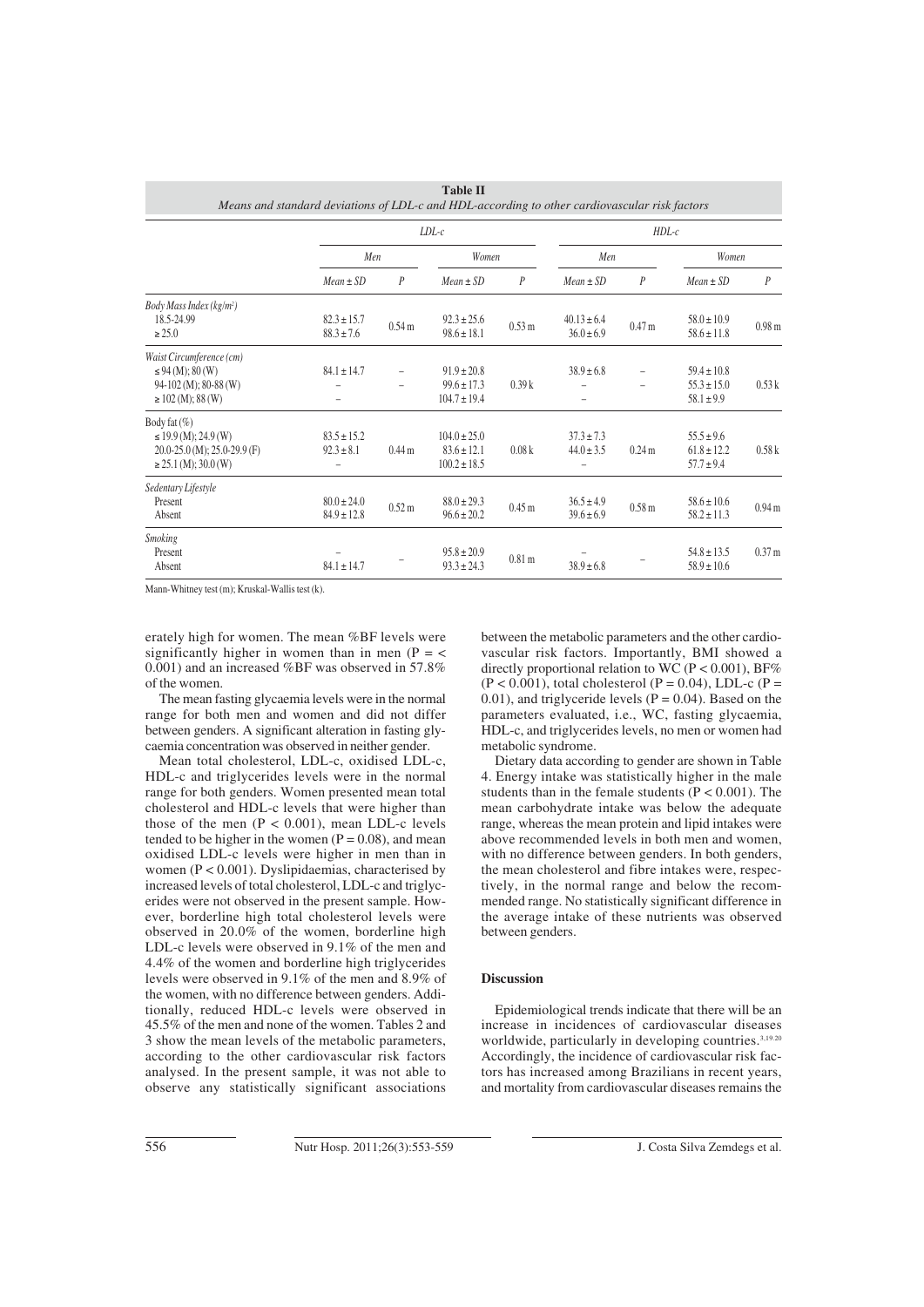| Means and standard deviations of serum total cholesterol, triglycerides and glycaemia according to other cardiovascular |                                      |                          |                                                          |                      | risk factors                         |                          |                                                       |                     |                                   |           |                                                    |                     |
|-------------------------------------------------------------------------------------------------------------------------|--------------------------------------|--------------------------|----------------------------------------------------------|----------------------|--------------------------------------|--------------------------|-------------------------------------------------------|---------------------|-----------------------------------|-----------|----------------------------------------------------|---------------------|
|                                                                                                                         | Total cholesterol                    |                          |                                                          | <b>Triglycerides</b> |                                      |                          | Glycaemia                                             |                     |                                   |           |                                                    |                     |
|                                                                                                                         | Men                                  |                          | Women                                                    |                      | Men                                  |                          | Women                                                 |                     | Men                               |           | Women                                              |                     |
|                                                                                                                         | $Mean \pm SD$                        | $\overline{P}$           | $Mean \pm SD$                                            | $\overline{P}$       | $Mean \pm SD$                        | $\overline{P}$           | $Mean \pm SD$                                         | $\overline{P}$      | $Mean \pm SD$                     | P         | $Mean \pm SD$                                      | $\overline{P}$      |
| Body Mass Index (kg/m <sup>2</sup> )<br>$18.5 - 24.99$<br>$\geq 25.0$                                                   | $137.7 \pm 18.1$<br>$147.7 \pm 14.7$ | 0.54<br>m                | $167.0 \pm 32.3$<br>$174.8 \pm 23.7$                     | 0.50<br>$\mathbf m$  | $74.83 \pm 27.4$<br>$116.7 \pm 81.4$ | 0.71<br>m                | $77.5 \pm 32.7$<br>$87.6 \pm 28.4$                    | 0.21<br>$\mathbf m$ | $76.6 \pm 9.9$<br>$79.0 \pm 13.9$ | 0.76<br>m | $73.3 \pm 7.9$<br>$73.9 \pm 6.0$                   | 0.98<br>m           |
| Waist Circumference (cm)<br>$<$ 94 (M); 80 (W)<br>$94-102$ (M); 80-88 (W)<br>$\geq$ 102 (M); 88 (W)                     | $141.4 \pm 17.8$                     | $\overline{\phantom{0}}$ | $167.5 \pm 28.8$<br>$163.3 \pm 45.4$<br>$179.9 \pm 20.7$ | 0.70<br>k            | $94.9 \pm 50.4$                      | $\overline{\phantom{0}}$ | $76.9 \pm 35.9$<br>$86.2 \pm 20.5$<br>$85.1 \pm 29.3$ | 0.42<br>k           | $78.7 \pm 9.8$                    |           |                                                    | 0.35<br>k           |
| Body fat (%)<br>$\leq$ 19.9 (M); 24.9 (W)<br>$20.0 - 25.0$ (M); $25.0 - 29.9$ (W)<br>$\geq$ 25.1 (M); 30.0 (W)          | $141.2 \pm 17.6$<br>$151.7 \pm 8.1$  | 0.30<br>m                | $175.0 \pm 34.2$<br>$157.8 \pm 23.4$<br>$175.8 \pm 27.1$ | 0.23<br>$\mathbf{k}$ | $112.3 \pm 67.4$<br>$76.0 \pm 29.5$  | 0.63<br>m                | $78.5 \pm 36.9$<br>$62.1 \pm 17.8$<br>$88.7 \pm 38.3$ | 0.19<br>$\mathbf k$ | $76.7 \pm 7.7$<br>$84.0 \pm 15.1$ | 0.60<br>m | $73.7 \pm 7.0$<br>$76.4 \pm 7.0$<br>$71.7 \pm 7.3$ | 0.42<br>$\mathbf k$ |
| Sedentary Lifestyle<br>Yes<br>$\mathrm{N}_0$                                                                            | $135.5 \pm 33.2$<br>$141.6 \pm 14.9$ | 0.60<br>m                | $167.8 \pm 23.1$<br>$169.5 \pm 33.2$                     | 0.73<br>m            | $95.0 \pm 18.4$<br>$87.0 \pm 37.8$   | 0.52<br>m                | $71.2 \pm 21.6$<br>$84.1 \pm 34.8$                    | 0.30<br>m           | $80.5 \pm 7.8$<br>$76.6 \pm 11.2$ | 0.37<br>m | $71.9 \pm 8.6$<br>$74.3 \pm 6.4$                   | 0.32<br>m           |
| Smoking<br>Yes<br>$\rm No$                                                                                              | $141.4 \pm 17.8$                     |                          | $161.2 \pm 58.8$<br>$170.1 \pm 24.3$                     | 0.78<br>m            | $94.9 \pm 50.4$                      | $\overline{a}$           | $104.0 \pm 49.1$<br>$75.7 \pm 26.3$                   | 0.16<br>m           | $78.7 \pm 9.8$                    |           | $75.0 \pm 4.3$<br>$73.3 \pm 7.5$                   | 0.50<br>m           |

**Table III**

Mann-Whitney test (m); Kruskal-Wallis test (k).

leading cause of death in Brazil.2 The reversal of this situation requires the adoption of preventive measures, which has been extensively shown to be effective in modifying cardiovascular risk factors.21.22 In view of this, the identification of groups with risk factors for cardiovascular diseases is essential for the development of effective preventive plans.

In agreement with national and international literature, the data from the present study shows a considerable prevalence of cardiovascular risk factors among young adults. A family history for chronic diseases was reported by many of the university students. Several studies have revealed a greater prevalence of cardiovascular risk factors in relatives of individuals with cardiovascular diseases and type 2 diabetes mellitus, when compared with those without family history of these diseases.<sup>23,24</sup>

An important prevalence of smoking and sedentary lifestyle has been reported in Brazilian young adults, $25$ and in the present sample as well. Smoking is one of the greatest risk factors for cardiovascular diseases, and even in young people, a relationship between serum lipoprotein cholesterol concentrations and smoking has been reported.<sup>27</sup> A sedentary lifestyle has been shown to be an independent risk factor for cardiovascular diseases.3,28,29 Currently, computers occupy a great part of the students' time, and this habit has been shown to be negatively associated with physical activity.30 Additionally, the possible reduction in extracurricular activities after entering university might have contributed to the elevated frequency of a physical inactivity.

Anthropometric variables have extensively been shown to predict cardiovascular risk.<sup>31</sup> A considerable prevalence of overweight and obesity, particularly in women, was observed among university students. Accordingly, some of the women presented abdominal obesity, as measured by WC, and a higher %BF than men did. Our results show a higher prevalence of a  $BMI > 25$  kg/m<sup>2</sup> than that reported in young adults from Brazil,<sup>25,26,32</sup> and a similar prevalence to studies conducted in developed countries.<sup>33,34</sup>

In the present sample, undesirable levels of serum total cholesterol, LDL-c and triglycerides were observed in both genders. Alterations in the lipid profile have been extensively shown to be important in determining the development of cardiovascular diseases, and the lipid profile has also been shown to be related to the indices of mortality due to cardiovascular diseases.18,35-37

Diet is considered one of the most important modifiable variables involved in the determination cardiovascular risk.37-40 The diet composition of the university students was found to be low in carbohydrates and high in proteins and lipids. Along with inadequate diet composition, all students reported a low dietary fibre intake. This profile is similar to that found in developed societies and features part of the nutritional transition, which has spread to the developing countries.<sup>5,41</sup>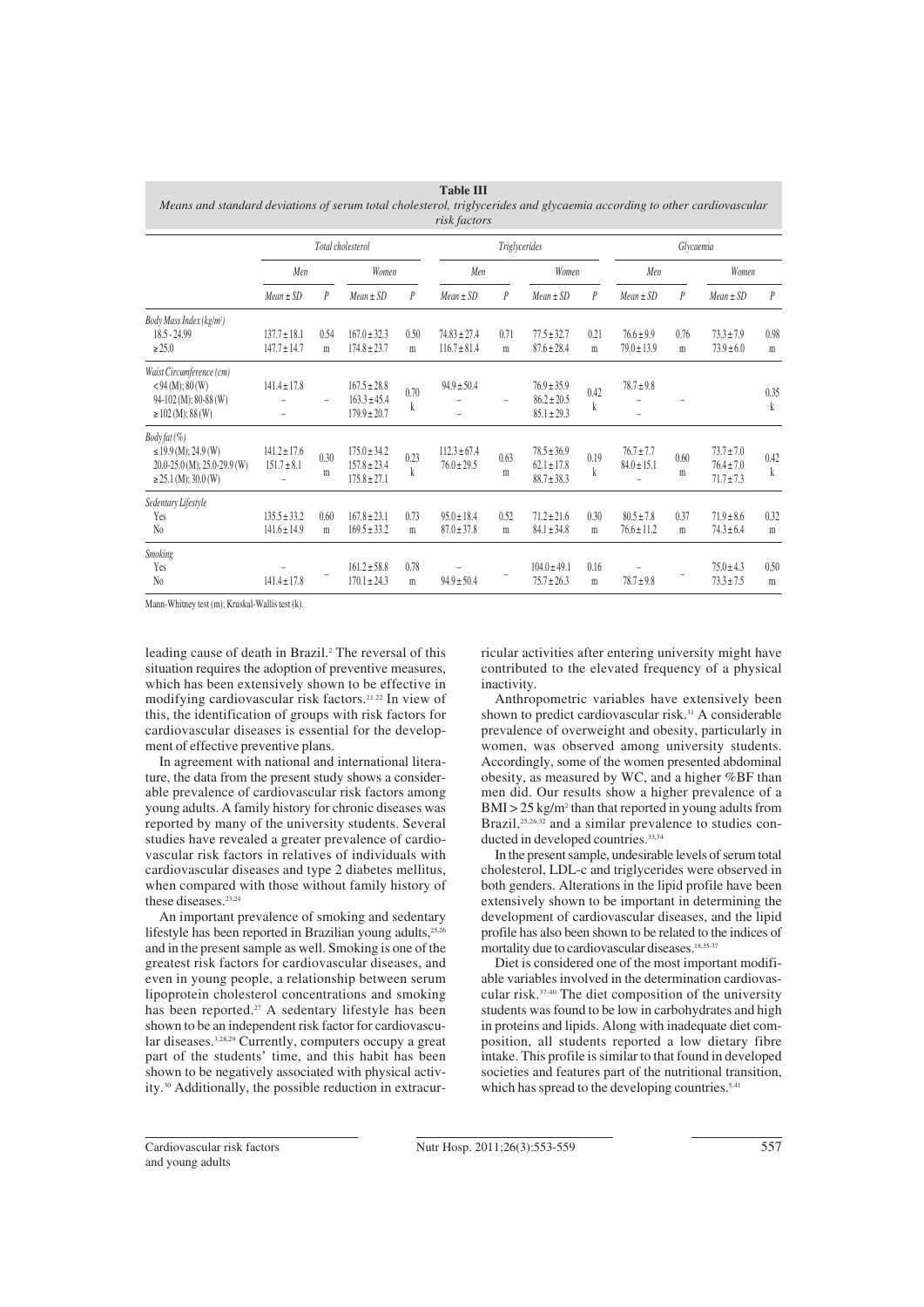| <b>Table IV</b><br>Energy and nutrient intake of the university students according to gender |                   |              |                     |              |                            |  |  |  |  |
|----------------------------------------------------------------------------------------------|-------------------|--------------|---------------------|--------------|----------------------------|--|--|--|--|
|                                                                                              | Men               |              | Women               |              |                            |  |  |  |  |
|                                                                                              | $Mean \pm SD$     | $\%$         | $Mean \pm SD$       | $\%$         | $\boldsymbol{P}$           |  |  |  |  |
| Energy (kcal)                                                                                | $2,940 \pm 829.5$ |              | $2,131.2 \pm 527.4$ |              | $< 0.001 \text{ m}$        |  |  |  |  |
| Carbohydrate $(\% E)$<br>$< 55.0\%$<br>55.0-75.0%                                            | $46.9 \pm 13.4$   | 81.8<br>18.2 | $52.1 \pm 10.1$     | 53.3<br>46.7 | 0.10 <sub>m</sub><br>0.10f |  |  |  |  |
| Protein $(\% E)$<br>$10.0 - 15.0\%$<br>$>15.0\%$                                             | $17.2 \pm 3.2$    | 36.4<br>63.6 | $15.9 \pm 3.2$      | 37.8<br>62.2 | 0.17 m<br>1.00f            |  |  |  |  |
| Lipid $(\% E)$<br>15.0-30.0%<br>$>30.0\%$                                                    | $36.0 \pm 14.3$   | 36.4<br>63.6 | $32.0 \pm 9.2$      | 37.8<br>62.2 | 0.15 m<br>1.00             |  |  |  |  |
| Cholesterol(mg)<br>$<$ 300 mg/d                                                              | $188.8 \pm 85.7$  | 100          | $197.8 \pm 44.6$    | 100          | $0.43 \text{ m}$           |  |  |  |  |
| Fibre(g)<br>$< 25.0$ g/d                                                                     | $14.7 \pm 5.3$    | 100          | $11.8 \pm 5.6$      | 100          | $0.25 \,\mathrm{m}$        |  |  |  |  |

% of Energy (% E); Mann Whitney test (m); Fisher exact test (f).

Despite the frequency of students with undesirable serum lipids and inadequate diet composition, we were unable to observe any association between serum parameters, dietary data and the other cardiovascular risk factors. Intra-individual variability, both in the diet and in serum parameters, have been shown to reduce the possibility of detecting the presence of associations in one population, i.e., associations are clearer in studies aiming to compare different populations.42 On the other hand, in this study, BMI showed a directly proportional relationship with serum total cholesterol and LDL-c levels. The greater the BMI, the greater the prevalence of higher than desired values for these parameters, which indicates the importance of this simple and inexpensive anthropometric evaluation.

To sum up, an important prevalence of cardiovascular risk factors was observed in the university students included in the present study. Considering that some of the cardiovascular risk factors are modifiable by changes in lifestyle, educational programs aimed at motivating the adoption of healthy lifestyle choices would be helpful, especially in upcoming health care professionals, as it is them who will be taking care of the health of the population in the future.

#### **Acknowledgements**

The authors would like to acknowledge the postgraduate fellowships from the Foundation of Administrative Development (Fundap, Brazil) and the National Council of Technological and Scientific Development (CNPq, Brazil).

#### **References**

- 1. World Health Organization. The top 10 causes of death. Available at http://www.who.int/mediacentre/factsheets/fs310/en/ index.html. Accessed November 11, 2009.
- 2. Ministério da Saúde. Secretaria de Vigilância em Saúde. Indicadores de mortalidade. Brasil: Ministério da Saúde; 2006. Available at http://tabnet.datasus.gov.br/cgi/tabcgi.exe?idb 2006/c04.def. Accessed November 11, 2009.
- 3. Dalacorte RR, Reichert CL, Vieira JL. Metabolic syndrome and physical activity in southern Brazilian community-dwelling elders: a population-based, cross-sectional study. *BMC Public Health* 2009; 9: 25.
- 4. Nicklas TA, Webber LS, Berenson GS. Studies of consistency of dietary intake during the first four years of life in a prospective analysis: Bogalusa Heart Study. *J Am Coll Nutr* 1991; 10 (3): 234-241.
- 5. Monteiro CA, Mondini L, de Souza AL, Popkin BM. The nutrition transition in Brazil. *Eur J Clin Nutr* 1995; 49 (2): 105-13.
- 6. Centers for Disease Control and Prevention (CDC). Trends in cigarette smoking among high school students - United States, 1991-2001. *MMWR Morb Mortal Wkly Rep* 2002; 51: 409-12.
- 7. Ministério da Saúde, Secretaria de Atenção à Saúde. Instituto Nacional de Câncer. A ratificação da convenção quadro para o controle do tabaco pelo Brasil: mitos e verdades. Rio de Janeiro: INCA; 2004.
- 8. World Health Organization. Physical status: The use and interpretation of antropometry. Geneva: World Health Organization; 1995.
- 9. World Health Organization. Obesity: preventing and managing the global epidemic. Geneva: World Health Organization; 1998.
- 10. Durnin JVGA; Womersley J. Body fat assessed from total body density and it estimation from skin fold thickness: measurement on 481 men and women aged from 16 to 72 years. *Br J Nutr* 1974; 32: 77-97.
- 11. Siri WE (1956). Body composition from fluid and density: analysis of methods. In: Bozek J, Henschel A. Techniques for Measuring Body Composition. Washington, DC: National Academy of Sciences, National Research Council, 1991.